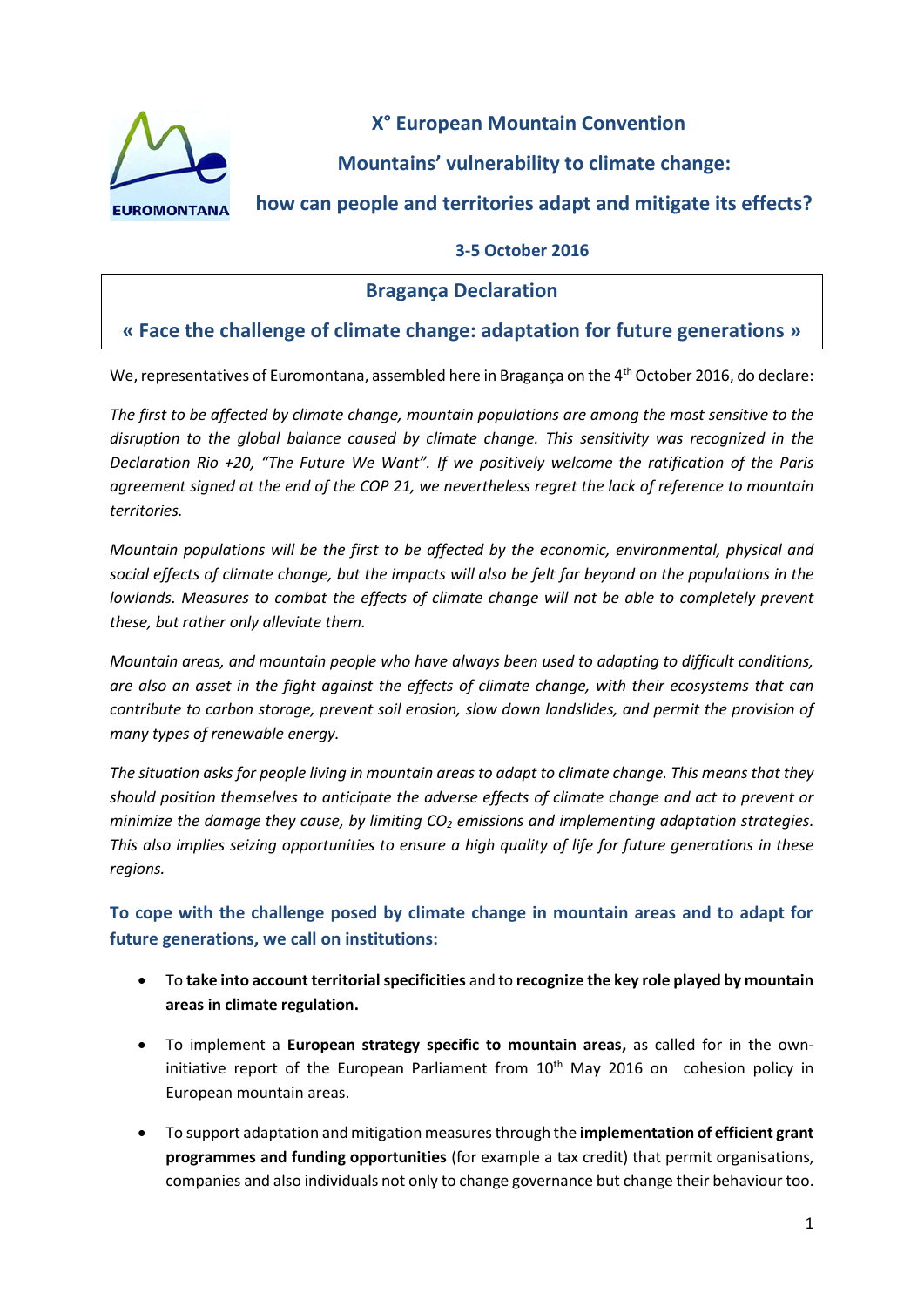- To **accompany the change in the long-term** by implementing strategies to maintain funding over several years, in a multi-stakeholder logic.
- To **strengthen regional production chains** in agriculture, forestry, and industry to avoid unnecessary transport of goods and in so doing to strengthen the regional added value. To this end, the effective labelling of regional products is an important tool for raising consumer awareness.
- To **redirect research and innovation towards adaptation processes** in mountain areas and, above all, to propose new paths and tools to adapt to climate change.
- To **encourage a circular economy** in order to reduce waste and energy use and preserve limited natural resources.
- To **mobilize actors at all levels**, specifically European political decision makers at the national, regional, and local levels, through a **participatory approach**.
- To encourage the **exchange of good practices in adaptation** across mountain regions in Europe and other mountain regions across the world.
- To **raise awareness among mountain actors**, especially among young people, of ways to mitigate climate change including through daily behaviour and activities.

### **Agriculture and Forestry**

Climate change will increase periods of drought and bring about more extreme storms which will alter the land in ways that will force farmers to adapt. Farmers will also have to adapt to invasive species and new diseases. In this context, we call on European institutions and farmers to:

- **Maintain the agro-environmental measures** in the CAP;
- **Develop and use crops and varieties adapted** to longer seasons and changes in the availability of water and more resistant to new temperatures, rainfall patterns, diseases and invasive species;
- **Adjust the timing of agricultural operations** such as sowing, mowing, and harvesting;
- **Encourage the conservation of grasslands** which are an asset for biodiversity and carbon storage;
- **Valorise mountain products**, in particular through the European Charter for Mountain Quality Food Products and the optional quality term "mountain products", both of which encourage quality local production that is sustainable and respectful of the environment;
- Promote **local consumption** via the promotion of short production supply chains and sustainable public procurement policies for school canteens and hospitals notably.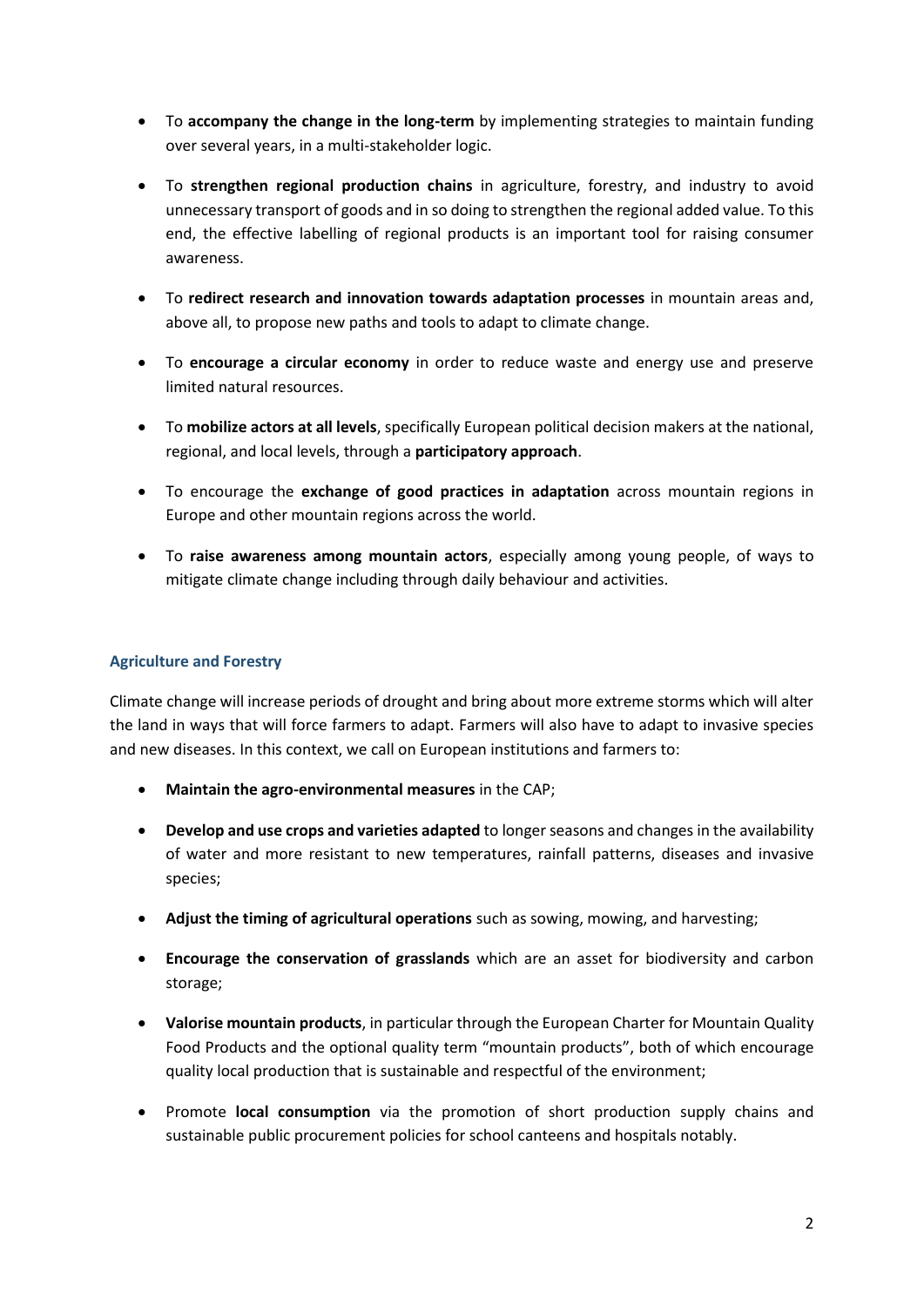Mountain forests present a great potential in the protection against natural hazards, the production of biomass, prevention of soil erosion and the storage of carbon, but they are also in danger from the increased likelihood of extreme drought due to climate change. We call for:

- The **conservation and preservation of mountain forests that capture CO2**. This requires planning for regeneration of species over the long term, reducing natural risks from wild fires and insect outbreaks, and encouraging the use of wood as a substitute for fossil fuels;
- **Improve governance with inclusive forest management** in terms of production and land policy;
- The **use of biomass** as a source of energy and as building material.

### **Sustainable use of water and renewable energy**

Mountains act as water towers for Europe, supplying water to mountain areas and downstream communities. We call for:

- An **integrated approach to sustainable management of water resources** that avoids water loss and improves storage;
- **Improved irrigation systems** that will secure farming systems in their adaptation to climate change.

With the objective of reducing energy production and producing increased sustainable and renewable energy, we call for:

- **Energy savings** through increased energy efficiency, notably at the local level;
- The **development of renewable energy**, in particular through the combined use of different energies (hydroelectric installations, small wind turbines, photovoltaic and solar heat systems) to contribute to the development of renewable natural energy resources, available in mountain regions;
- **Adequate compensation of mountain communities** for the use of their renewable energy and resources.

# **Biodiversity and protected areas**

Knowing that a large number of habitats and species are exclusively or almost exclusively in European mountain areas, this unique mountain flora and fauna must be protected. Euromontana calls for:

- The **preservation of species and habitats** through a sustainable development approach while maintaining economic activities;
- The **support of the maintenance of biodiversity** in general and, in particular, the diversity of mountain production systems and the genetic diversity of breeds and varieties. This diversity, gives value to all mountain areas through farming, especially those with the greatest challenges.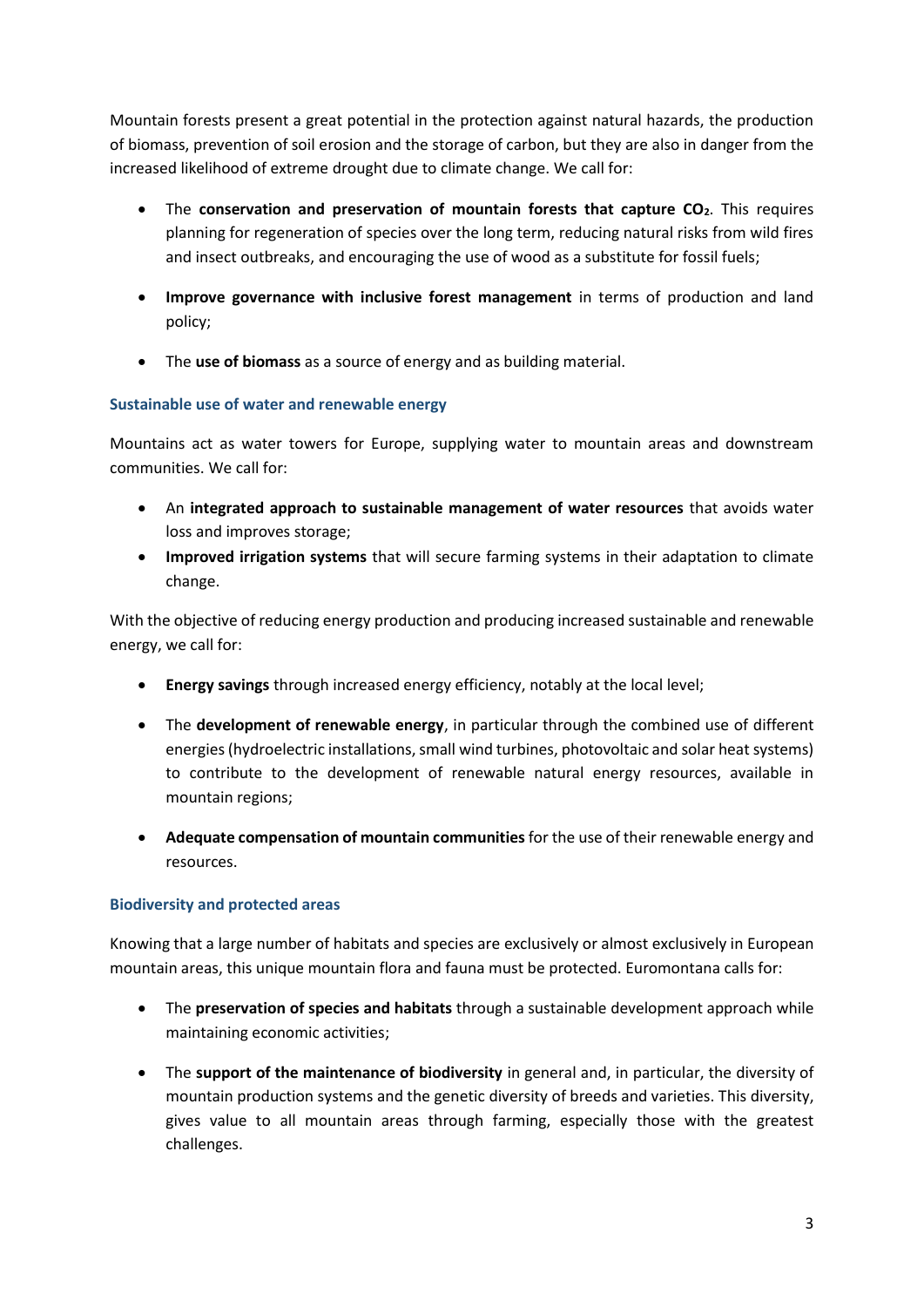- Appreciation of the **ecosystem services** provided by mountain farmers and forestry owners and better compensation of these ecosystem services, which contribute to the well-being of the whole population;
- **Ensure that payment for ecosystem services** is used for the provision of these services;
- The preservation of **ecological continuity** between reservoirs of biodiversity and protected areas, through the maintenance and construction of natural corridors between Natura 2000 areas and existing protected areas, including across borders;
- **Encourage successful local initiatives to develop at a bigger scale** and help them in achieving a critical mass.

### **From snow tourism to four-season tourism and the development of sustainable destinations**

Every year, mountains welcome tens of millions of tourists. Climate change will continue to decrease the availability of snow for winter sports thus there is the need to have a diversification in the tourism offers. Euromontana calls for:

- The **preservation and promotion of the rich natural and cultural heritage of mountain areas**, which is a key asset in the promotion of tourism, as well as the basis for local identities;
- The development of new products and services based on traditional activities, local products, the mountain environment and the heritage and unique culture of mountain areas in order to **make the touristic season last beyond the traditional tourist season** and encourage new customers, such as seniors;
- Having **a targeted approach to the different types of tourists** and adapt the tourism offer accordingly;
- The development of **agro-tourism,** and synergies between agriculture and tourism and the **direct sale of local products** (farm-gate sales);
- The updating of tourist information on **public transport options** enabling travel to and from destinations and within mountain areas;

#### **Accessibility of mountain areas: developing sustainable transport and ICT**

To further **develop sustainable transport options** in order to reduce the number of journeys and enable soft mobility respectful of the environment, Euromontana calls for:

- The European Commission to **develop a legislative package on rural mobility**, as has been done for urban mobility;
- **Strengthening basic and applied research on electric vehicles**; and its implementation in the territories;
- National and regional authorities to implement ambitious policies to **support sustainable transport options** (public transport, on-demand transport, electric vehicles);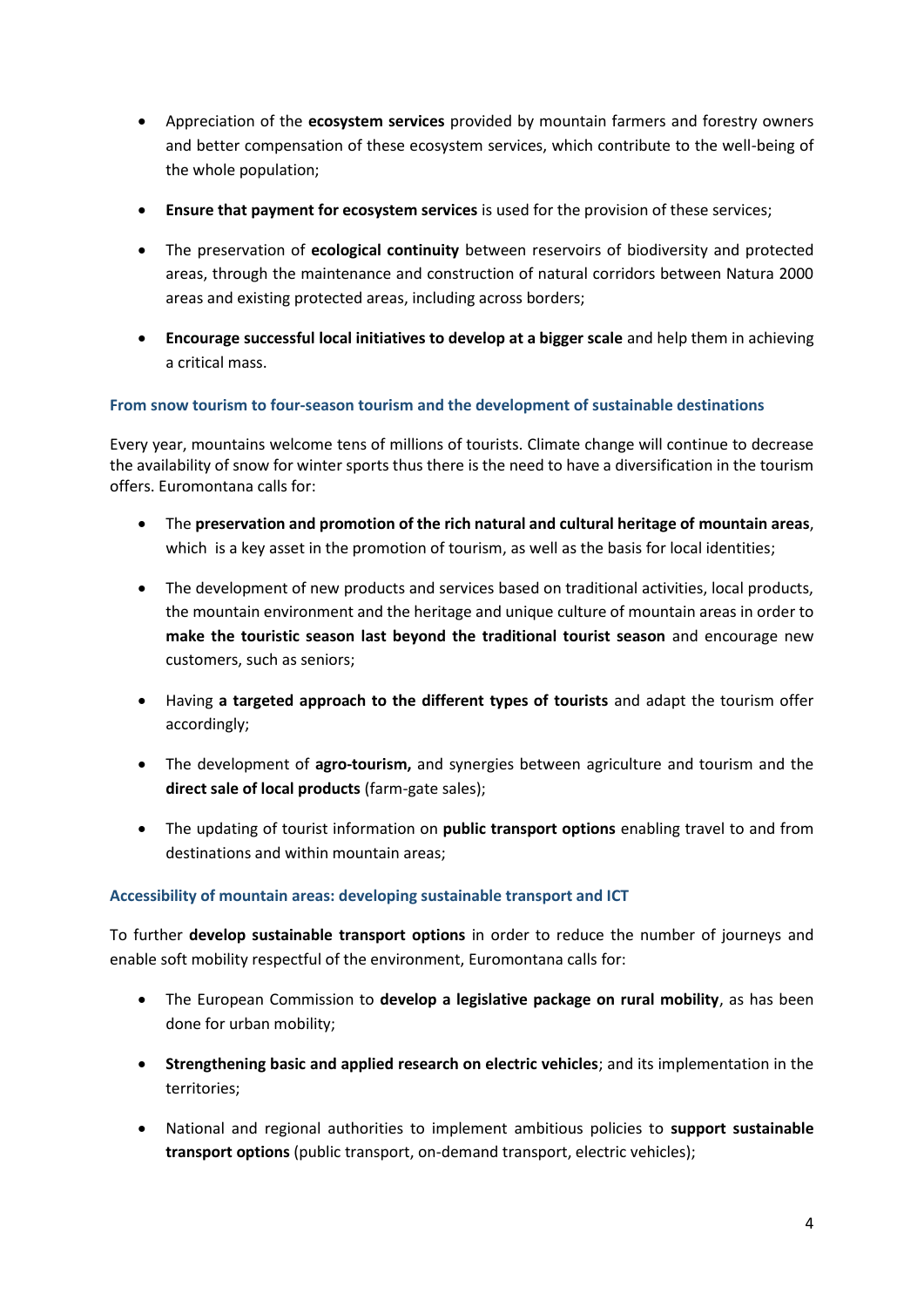Regional and local transport authorities to **develop multi-services** in public transport (like transportation of people and goods at the same time) in order to avoid empty vehicles and to increase the viability of public transport.

Access to high speed broadband and ICT in mountain areas is a major challenge. Addressing this challenge will prevent unnecessary travel and reduce the carbon footprint, making it also possible to collect information on climate change. Euromontana calls for:

- The **prioritization of access to high speed broadband** by favouring remote areas where public incentives should be stronger than in densely populated areas;
- The promotion of **teleworking and smart teleworking centres** that bring together different services and users in one place;
- The **training of ICT personnel and notably young people,** especially for alert and prevention tools in case of avalanches, landslides and floods;
- **The collection and analysis of climatic data at a more local level**.

#### **Innovation linked to management of natural hazards:**

To prevent natural risks and improve responses to emergencies, Euromontana calls for:

- The integration of climate change variability into the **calculation** of prevention measures against natural hazards;
- The consideration of future variations due to climate change in **spatial planning**;
- The **sharing of risk-related data in open access**;
- The promotion of an **integrated approach** to natural hazards management
- The training of risk experts.

#### **Finally, we, Euromontana, commit to:**

Contribute with our activities to develop a **clean, competitive, resilient and low carbon economy for live mountains in Europ**e through:

- The development of **European projects** on the theme of adaptation to climate change;
- The stimulation of **multidisciplinary scientific research** through the development of new research projects on the impacts of climate change in mountain areas, and effective communication between researchers and the many local stakeholders;
- The **dissemination of options for adaptation to climate change and good practices**in different European territories;
- Proposals to **better integrate the mountain dimension in the national contributions of the countries** following the Paris Agreement;